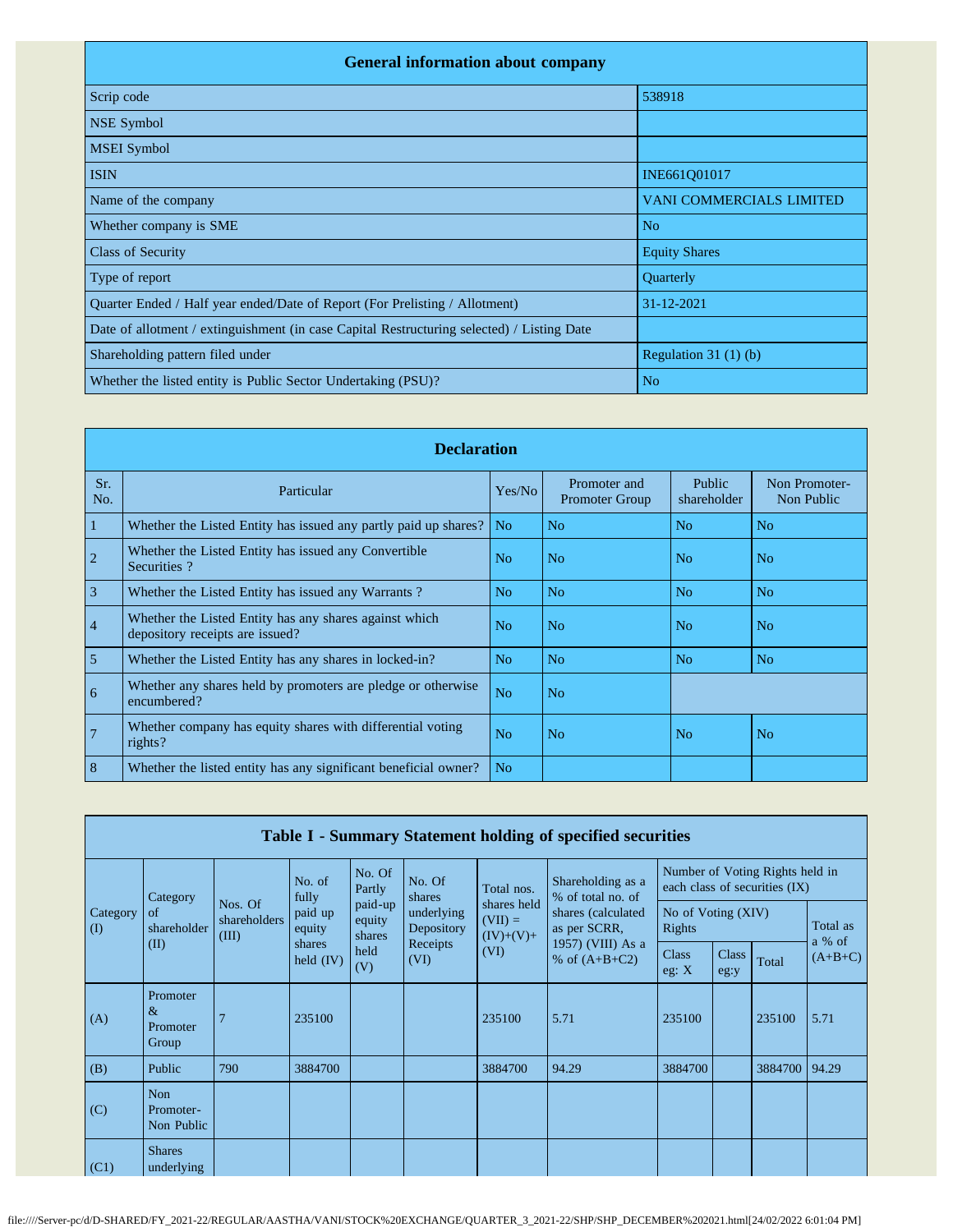|      | <b>DRs</b>                                            |     |         |  |         |     |         |             |  |
|------|-------------------------------------------------------|-----|---------|--|---------|-----|---------|-------------|--|
| (C2) | <b>Shares</b><br>held by<br>Employee<br><b>Trusts</b> |     |         |  |         |     |         |             |  |
|      | Total                                                 | 797 | 4119800 |  | 4119800 | 100 | 4119800 | 4119800 100 |  |

|                                        | Table I - Summary Statement holding of specified securities                  |                           |                                       |                                                           |                                                                                          |            |                                                         |                         |                                                         |                                       |
|----------------------------------------|------------------------------------------------------------------------------|---------------------------|---------------------------------------|-----------------------------------------------------------|------------------------------------------------------------------------------------------|------------|---------------------------------------------------------|-------------------------|---------------------------------------------------------|---------------------------------------|
| Category<br>$\left( \mathrm{I}\right)$ | <b>Shares</b><br>Category<br>of<br>Outstanding<br>shareholder<br>(II)<br>(X) | No. Of<br>Underlying      | No. of<br><b>Shares</b><br>Underlying | No. Of Shares<br>Underlying<br>Outstanding<br>convertible | Shareholding, as a %<br>assuming full<br>conversion of<br>convertible securities (       |            | Number of<br>Locked in<br>shares (XII)                  | <b>Shares</b><br>(XIII) | Number of<br>pledged or<br>otherwise<br>encumbered      | Number of<br>equity shares<br>held in |
|                                        |                                                                              | convertible<br>securities | Outstanding<br>Warrants<br>$(X_i)$    | securities and<br>No. Of<br>Warrants (Xi)<br>(a)          | as a percentage of<br>diluted share capital)<br>$(XI)=(VII)+(X)$ As a<br>% of $(A+B+C2)$ | No.<br>(a) | As a<br>$%$ of<br>total<br><b>Shares</b><br>held<br>(b) | No.<br>(a)              | As a<br>$%$ of<br>total<br><b>Shares</b><br>held<br>(b) | dematerialized<br>form $(XIV)$        |
| (A)                                    | Promoter<br>$\&$<br>Promoter<br>Group                                        |                           |                                       |                                                           | 5.71                                                                                     |            |                                                         |                         |                                                         | 235100                                |
| (B)                                    | Public                                                                       |                           |                                       |                                                           | 94.29                                                                                    |            |                                                         |                         |                                                         | 3310025                               |
| (C)                                    | <b>Non</b><br>Promoter-<br>Non Public                                        |                           |                                       |                                                           |                                                                                          |            |                                                         |                         |                                                         |                                       |
| (C1)                                   | <b>Shares</b><br>underlying<br><b>DRs</b>                                    |                           |                                       |                                                           |                                                                                          |            |                                                         |                         |                                                         |                                       |
| (C2)                                   | Shares held<br>by<br>Employee<br><b>Trusts</b>                               |                           |                                       |                                                           |                                                                                          |            |                                                         |                         |                                                         |                                       |
|                                        | Total                                                                        |                           |                                       |                                                           | 100                                                                                      |            |                                                         |                         |                                                         | 3545125                               |

|                                                | Table II - Statement showing shareholding pattern of the Promoter and Promoter Group |                         |                                                     |                                 |                                |                      |                                                            |                                                                  |               |        |                                 |
|------------------------------------------------|--------------------------------------------------------------------------------------|-------------------------|-----------------------------------------------------|---------------------------------|--------------------------------|----------------------|------------------------------------------------------------|------------------------------------------------------------------|---------------|--------|---------------------------------|
|                                                |                                                                                      |                         | No. of                                              | No.<br>Of                       |                                | Total nos.           | Shareholding<br>as a % of                                  | Number of Voting Rights held in<br>each class of securities (IX) |               |        |                                 |
| Sr.                                            | Category $\&$<br>Name of the<br>Shareholders (I)                                     | Nos. Of<br>shareholders | fully<br>Partly<br>paid-<br>paid up<br>equity<br>up |                                 | No. Of<br>shares<br>underlying | shares<br>held (VII) | total no. of<br>shares<br>(calculated)                     | No of Voting (XIV)<br>Rights                                     |               |        | Total<br>as a $%$               |
|                                                |                                                                                      | (III)                   | shares<br>held<br>(IV)                              | equity<br>shares<br>held<br>(V) | Depository<br>Receipts<br>(VI) | $(IV)+(V)+$<br>(VI)  | as per<br>SCRR.<br>1957) (VIII)<br>As a % of<br>$(A+B+C2)$ | Class eg:<br>X                                                   | Class<br>eg:y | Total  | of<br>Total<br>Voting<br>rights |
| $\overline{A}$                                 | Table II - Statement showing shareholding pattern of the Promoter and Promoter Group |                         |                                                     |                                 |                                |                      |                                                            |                                                                  |               |        |                                 |
| (1)                                            | Indian                                                                               |                         |                                                     |                                 |                                |                      |                                                            |                                                                  |               |        |                                 |
| (a)                                            | Individuals/Hindu<br>undivided Family                                                |                         | 235100                                              |                                 |                                | 235100               | 5.71                                                       | 235100                                                           |               | 235100 | 5.71                            |
| Sub-Total $(A)(1)$                             |                                                                                      |                         | 235100                                              |                                 |                                | 235100               | 5.71                                                       | 235100                                                           |               | 235100 | 5.71                            |
| (2)                                            | Foreign                                                                              |                         |                                                     |                                 |                                |                      |                                                            |                                                                  |               |        |                                 |
| Total Shareholding of<br>Promoter and Promoter |                                                                                      |                         | 235100                                              |                                 |                                | 235100               | 5.71                                                       | 235100                                                           |               | 235100 | 5.71                            |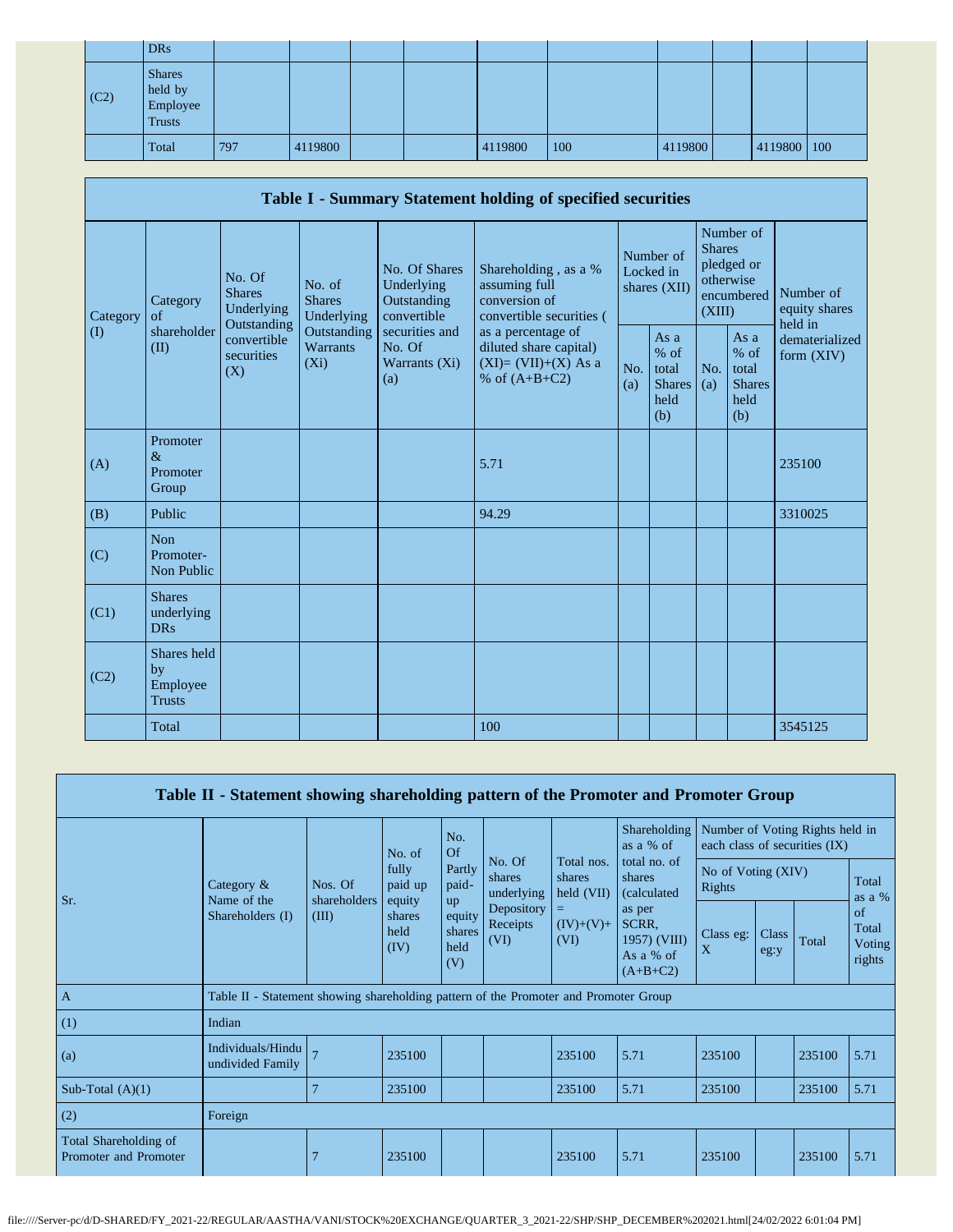| Group $(A)=(A)(1)+(A)(2)$                                         |                                                                                                                     |     |         |  |  |         |       |         |  |         |       |
|-------------------------------------------------------------------|---------------------------------------------------------------------------------------------------------------------|-----|---------|--|--|---------|-------|---------|--|---------|-------|
| $\overline{B}$                                                    | Table III - Statement showing shareholding pattern of the Public shareholder                                        |     |         |  |  |         |       |         |  |         |       |
| (1)                                                               | Institutions                                                                                                        |     |         |  |  |         |       |         |  |         |       |
| (3)                                                               | Non-institutions                                                                                                    |     |         |  |  |         |       |         |  |         |       |
| (a(i))                                                            | Individuals -<br>i.Individual<br>shareholders<br>holding nominal<br>share capital up<br>to Rs. 2 lakhs.             | 743 | 554840  |  |  | 554840  | 13.47 | 554840  |  | 554840  | 13.47 |
| (a(ii))                                                           | Individuals - ii.<br>Individual<br>shareholders<br>holding nominal<br>share capital in<br>excess of Rs. 2<br>lakhs. | 24  | 2473698 |  |  | 2473698 | 60.04 | 2473698 |  | 2473698 | 60.04 |
| (e)                                                               | Any Other<br>(specify)                                                                                              | 23  | 856162  |  |  | 856162  | 20.78 | 856162  |  | 856162  | 20.78 |
| Sub-Total $(B)(3)$                                                |                                                                                                                     | 790 | 3884700 |  |  | 3884700 | 94.29 | 3884700 |  | 3884700 | 94.29 |
| <b>Total Public</b><br>Shareholding<br>$(B)=(B)(1)+(B)(2)+(B)(3)$ |                                                                                                                     | 790 | 3884700 |  |  | 3884700 | 94.29 | 3884700 |  | 3884700 | 94.29 |
| $\overline{C}$                                                    | Table IV - Statement showing shareholding pattern of the Non Promoter- Non Public shareholder                       |     |         |  |  |         |       |         |  |         |       |
| Total ( $A+B+C2$ )                                                |                                                                                                                     | 797 | 4119800 |  |  | 4119800 | 100   | 4119800 |  | 4119800 | 100   |
| Total $(A+B+C)$                                                   |                                                                                                                     | 797 | 4119800 |  |  | 4119800 | 100   | 4119800 |  | 4119800 | 100   |

|                                                                                    | Table II - Statement showing shareholding pattern of the Promoter and Promoter Group |                                                                                      |                                                           |                                                                                           |            |                                                         |            |                                                                               |                                                                       |  |
|------------------------------------------------------------------------------------|--------------------------------------------------------------------------------------|--------------------------------------------------------------------------------------|-----------------------------------------------------------|-------------------------------------------------------------------------------------------|------------|---------------------------------------------------------|------------|-------------------------------------------------------------------------------|-----------------------------------------------------------------------|--|
|                                                                                    | No. Of<br><b>Shares</b><br>Underlying<br>Outstanding                                 | No. of<br><b>Shares</b><br>Underlying                                                | No. Of Shares<br>Underlying<br>Outstanding<br>convertible | Shareholding, as a<br>% assuming full<br>conversion of<br>convertible securities          |            | Number of<br>Locked in<br>shares $(XII)$                |            | Number of<br><b>Shares</b><br>pledged or<br>otherwise<br>encumbered<br>(XIII) | Number of<br>equity shares<br>held in<br>dematerialized<br>form (XIV) |  |
| Sr.                                                                                | Outstanding<br>convertible<br>Warrants<br>securities<br>$(X_i)$<br>(X)               |                                                                                      | securities and<br>No. Of<br>Warrants (Xi)<br>(a)          | (as a percentage of<br>diluted share capital)<br>$(XI)=(VII)+(X) As$<br>a % of $(A+B+C2)$ | No.<br>(a) | As a<br>$%$ of<br>total<br><b>Shares</b><br>held<br>(b) | No.<br>(a) | As a<br>$%$ of<br>total<br><b>Shares</b><br>held<br>(b)                       |                                                                       |  |
| $\mathbf{A}$                                                                       |                                                                                      | Table II - Statement showing shareholding pattern of the Promoter and Promoter Group |                                                           |                                                                                           |            |                                                         |            |                                                                               |                                                                       |  |
| (1)                                                                                | Indian                                                                               |                                                                                      |                                                           |                                                                                           |            |                                                         |            |                                                                               |                                                                       |  |
| (a)                                                                                |                                                                                      |                                                                                      |                                                           | 5.71                                                                                      |            |                                                         |            |                                                                               | 235100                                                                |  |
| Sub-Total $(A)(1)$                                                                 |                                                                                      |                                                                                      |                                                           | 5.71                                                                                      |            |                                                         |            |                                                                               | 235100                                                                |  |
| (2)                                                                                | Foreign                                                                              |                                                                                      |                                                           |                                                                                           |            |                                                         |            |                                                                               |                                                                       |  |
| <b>Total Shareholding of</b><br>Promoter and Promoter<br>Group $(A)=(A)(1)+(A)(2)$ |                                                                                      |                                                                                      |                                                           | 5.71                                                                                      |            |                                                         |            |                                                                               | 235100                                                                |  |
| $\, {\bf B}$                                                                       |                                                                                      |                                                                                      |                                                           | Table III - Statement showing shareholding pattern of the Public shareholder              |            |                                                         |            |                                                                               |                                                                       |  |
| (1)                                                                                | <b>Institutions</b>                                                                  |                                                                                      |                                                           |                                                                                           |            |                                                         |            |                                                                               |                                                                       |  |
| (3)                                                                                | Non-institutions                                                                     |                                                                                      |                                                           |                                                                                           |            |                                                         |            |                                                                               |                                                                       |  |
| (a(i))                                                                             |                                                                                      |                                                                                      |                                                           | 13.47                                                                                     |            |                                                         |            |                                                                               | 403995                                                                |  |
| (a(ii))                                                                            |                                                                                      |                                                                                      |                                                           | 60.04                                                                                     |            |                                                         |            |                                                                               | 2178268                                                               |  |
|                                                                                    |                                                                                      |                                                                                      |                                                           |                                                                                           |            |                                                         |            |                                                                               |                                                                       |  |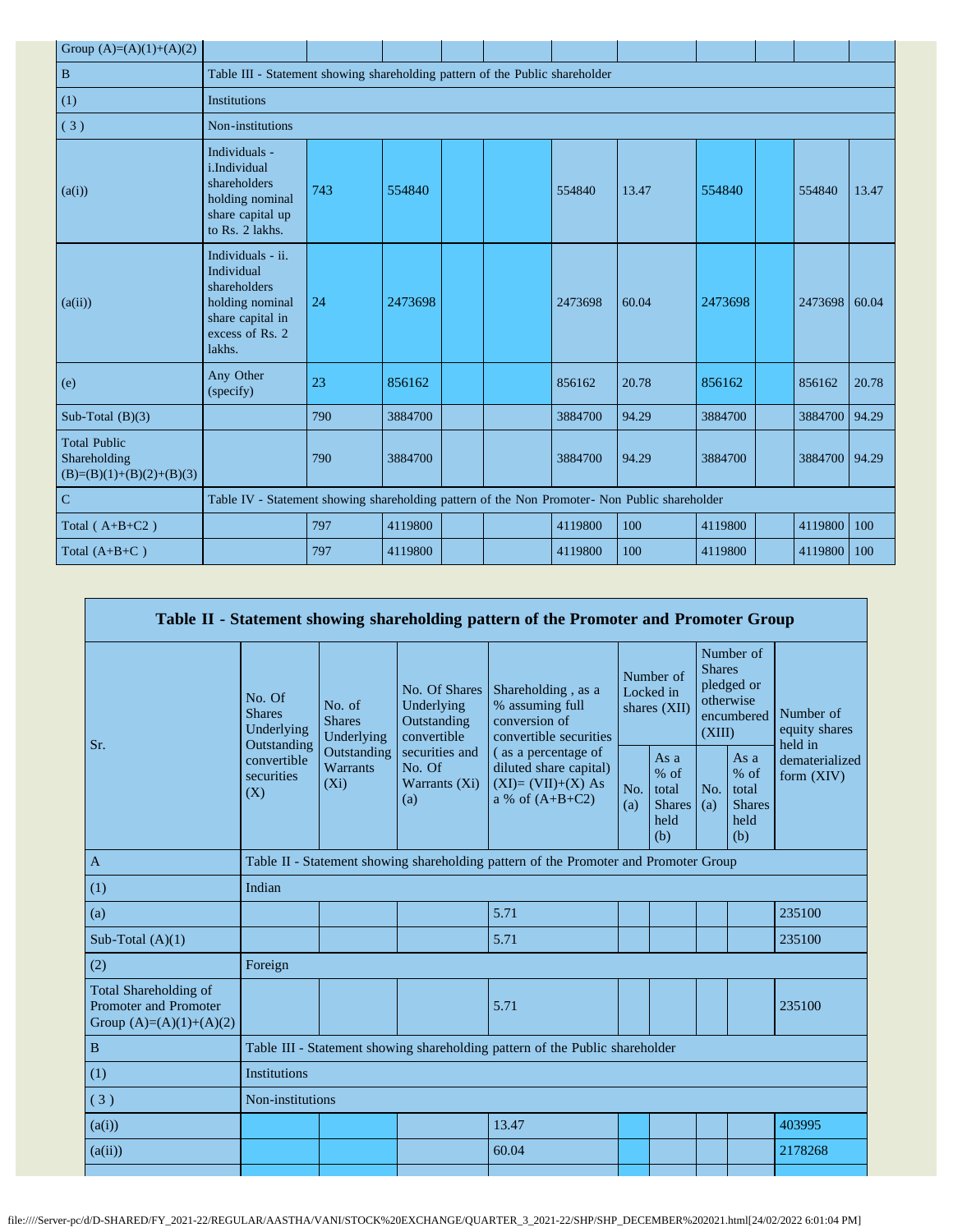| (e)                                                               |                                                                                               |  | 20.78 |  |  |  |  | 727762  |
|-------------------------------------------------------------------|-----------------------------------------------------------------------------------------------|--|-------|--|--|--|--|---------|
| Sub-Total $(B)(3)$                                                |                                                                                               |  | 94.29 |  |  |  |  | 3310025 |
| <b>Total Public</b><br>Shareholding<br>$(B)=(B)(1)+(B)(2)+(B)(3)$ |                                                                                               |  | 94.29 |  |  |  |  | 3310025 |
|                                                                   | Table IV - Statement showing shareholding pattern of the Non Promoter- Non Public shareholder |  |       |  |  |  |  |         |
| Total $(A+B+C2)$                                                  |                                                                                               |  | 100   |  |  |  |  | 3545125 |
| Total $(A+B+C)$                                                   |                                                                                               |  | 100   |  |  |  |  | 3545125 |

| <b>Individuals/Hindu undivided Family</b>                                                                            |                       |                                                               |                                 |                                 |                                |                                |                                |  |  |
|----------------------------------------------------------------------------------------------------------------------|-----------------------|---------------------------------------------------------------|---------------------------------|---------------------------------|--------------------------------|--------------------------------|--------------------------------|--|--|
| Searial No.                                                                                                          | $\mathbf{1}$          | $\overline{2}$                                                | 3                               | $\overline{4}$                  | $\sqrt{5}$                     | $\sqrt{6}$                     | 7                              |  |  |
| Name of the<br>Shareholders (I)                                                                                      | O P<br><b>SUKHIJA</b> | <b>RAJ KANTA</b><br><b>SUKHIJA</b>                            | <b>GAURAV</b><br><b>SUKHIJA</b> | <b>RASHMI</b><br><b>SUKHIJA</b> | <b>NEELAM</b><br><b>BHATIA</b> | <b>KOMAL</b><br><b>SUKHIJA</b> | <b>GAURAV</b><br><b>BHATIA</b> |  |  |
| PAN (II)                                                                                                             | AXSPS8696P            | AAWPK6240L                                                    | ARDPS5567Q                      | BBFPS8321F                      | AFCPB0391Q                     | ALHPM7231R                     | AFZPB0749K                     |  |  |
| No. of fully paid<br>up equity shares<br>held (IV)                                                                   | 59400                 | 59200                                                         | 59000                           | 29000                           | 9800                           | 9500                           | 9200                           |  |  |
| No. Of Partly<br>paid-up equity<br>shares held (V)                                                                   |                       |                                                               |                                 |                                 |                                |                                |                                |  |  |
| No. Of shares<br>underlying<br>Depository<br>Receipts (VI)                                                           |                       |                                                               |                                 |                                 |                                |                                |                                |  |  |
| Total nos. shares<br>held $(VII) =$<br>$(IV)+(V)+(VI)$                                                               | 59400                 | 59200                                                         | 59000                           | 29000                           | 9800                           | 9500                           | 9200                           |  |  |
| Shareholding as a<br>% of total no. of<br>shares (calculated<br>as per SCRR,<br>1957) (VIII) As a<br>% of $(A+B+C2)$ | 1.44                  | 1.44                                                          | 1.43                            | 0.7                             | 0.24                           | 0.23                           | 0.22                           |  |  |
|                                                                                                                      |                       | Number of Voting Rights held in each class of securities (IX) |                                 |                                 |                                |                                |                                |  |  |
| Class eg:X                                                                                                           | 59400                 | 59200                                                         | 59000                           | 29000                           | 9800                           | 9500                           | 9200                           |  |  |
| Class eg:y                                                                                                           |                       |                                                               |                                 |                                 |                                |                                |                                |  |  |
| Total                                                                                                                | 59400                 | 59200                                                         | 59000                           | 29000                           | 9800                           | 9500                           | 9200                           |  |  |
| Total as a % of<br><b>Total Voting rights</b>                                                                        | 1.44                  | 1.44                                                          | 1.43                            | 0.7                             | 0.24                           | 0.23                           | 0.22                           |  |  |
| No. Of Shares<br>Underlying<br>Outstanding<br>convertible<br>securities (X)                                          |                       |                                                               |                                 |                                 |                                |                                |                                |  |  |
| No. of Shares<br>Underlying<br>Outstanding<br>Warrants (Xi)                                                          |                       |                                                               |                                 |                                 |                                |                                |                                |  |  |
| No. Of Shares<br>Underlying<br>Outstanding<br>convertible<br>securities and No.<br>Of Warrants (Xi)<br>(a)           |                       |                                                               |                                 |                                 |                                |                                |                                |  |  |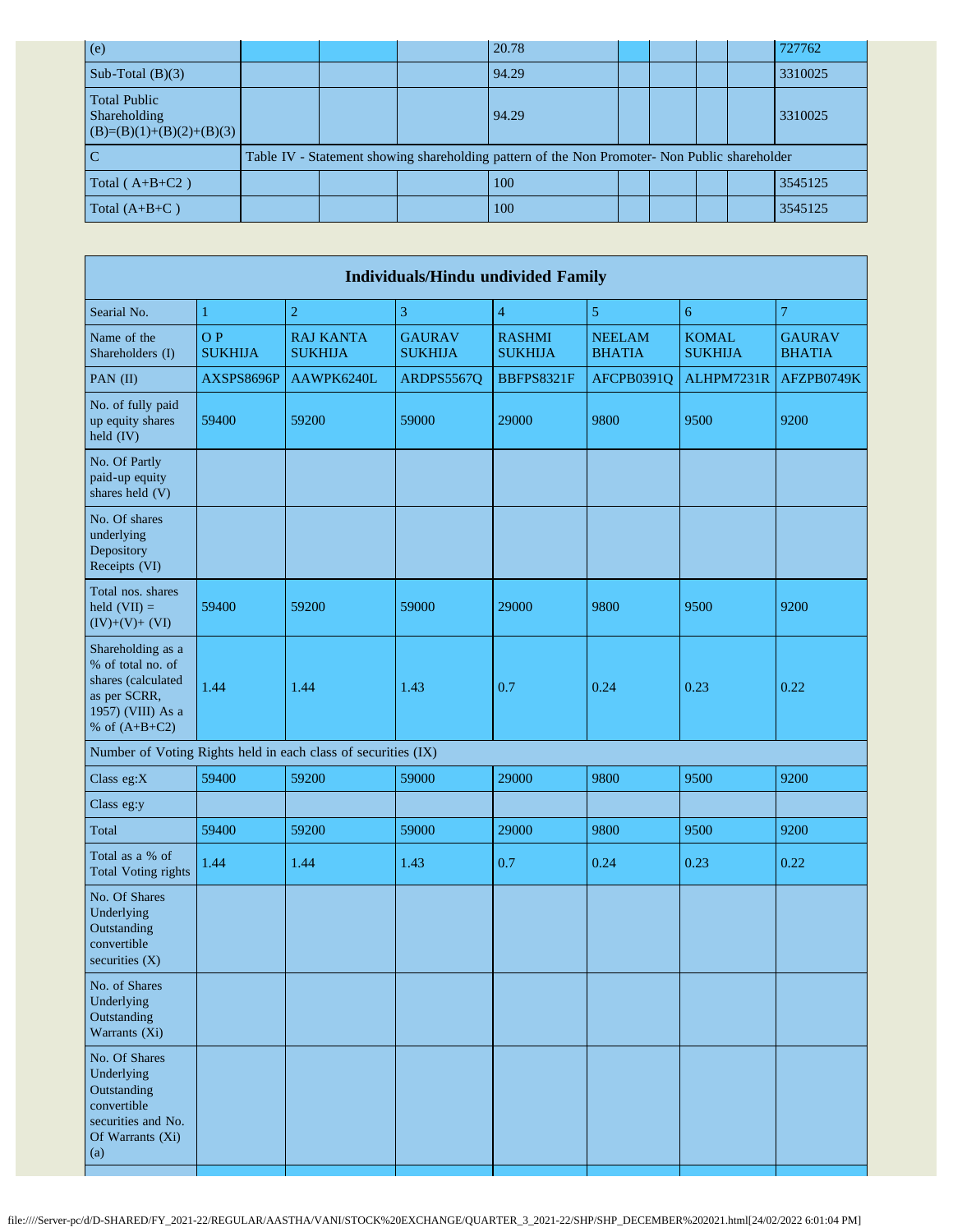| Shareholding, as a<br>% assuming full<br>conversion of<br>convertible<br>securities (as a<br>percentage of<br>diluted share<br>capital) $(XI)=$<br>$(VII)+(Xi)(a)$ As a<br>% of $(A+B+C2)$ | 1.44     | 1.44                                                    | 1.43              | 0.7               | 0.24     | 0.23              | 0.22              |
|--------------------------------------------------------------------------------------------------------------------------------------------------------------------------------------------|----------|---------------------------------------------------------|-------------------|-------------------|----------|-------------------|-------------------|
| Number of Locked in shares (XII)                                                                                                                                                           |          |                                                         |                   |                   |          |                   |                   |
| No. $(a)$                                                                                                                                                                                  |          |                                                         |                   |                   |          |                   |                   |
| As a % of total<br>Shares held (b)                                                                                                                                                         |          |                                                         |                   |                   |          |                   |                   |
|                                                                                                                                                                                            |          | Number of Shares pledged or otherwise encumbered (XIII) |                   |                   |          |                   |                   |
| No. $(a)$                                                                                                                                                                                  |          |                                                         |                   |                   |          |                   |                   |
| As a % of total<br>Shares held (b)                                                                                                                                                         |          |                                                         |                   |                   |          |                   |                   |
| Number of equity<br>shares held in<br>dematerialized<br>form (XIV)                                                                                                                         | 59400    | 59200                                                   | 59000             | 29000             | 9800     | 9500              | 9200              |
| Reason for not providing PAN                                                                                                                                                               |          |                                                         |                   |                   |          |                   |                   |
| Reason for not<br>providing PAN                                                                                                                                                            |          |                                                         |                   |                   |          |                   |                   |
| Shareholder type                                                                                                                                                                           | Promoter | <b>Promoter Group</b>                                   | Promoter<br>Group | Promoter<br>Group | Promoter | Promoter<br>Group | Promoter<br>Group |

|                                                                                                                      | Individuals/Hindu undivided Family                            |
|----------------------------------------------------------------------------------------------------------------------|---------------------------------------------------------------|
| Searial No.                                                                                                          |                                                               |
| Name of the<br>Shareholders (I)                                                                                      | Click here to go back                                         |
| PAN (II)                                                                                                             | Total                                                         |
| No. of fully paid<br>up equity shares<br>held (IV)                                                                   | 235100                                                        |
| No. Of Partly<br>paid-up equity<br>shares held (V)                                                                   |                                                               |
| No. Of shares<br>underlying<br>Depository<br>Receipts (VI)                                                           |                                                               |
| Total nos. shares<br>held $(VII) =$<br>$(IV)+(V)+(VI)$                                                               | 235100                                                        |
| Shareholding as a<br>% of total no. of<br>shares (calculated<br>as per SCRR,<br>1957) (VIII) As a<br>% of $(A+B+C2)$ | 5.71                                                          |
|                                                                                                                      | Number of Voting Rights held in each class of securities (IX) |
| Class $eg:X$                                                                                                         | 235100                                                        |
| Class eg:y                                                                                                           |                                                               |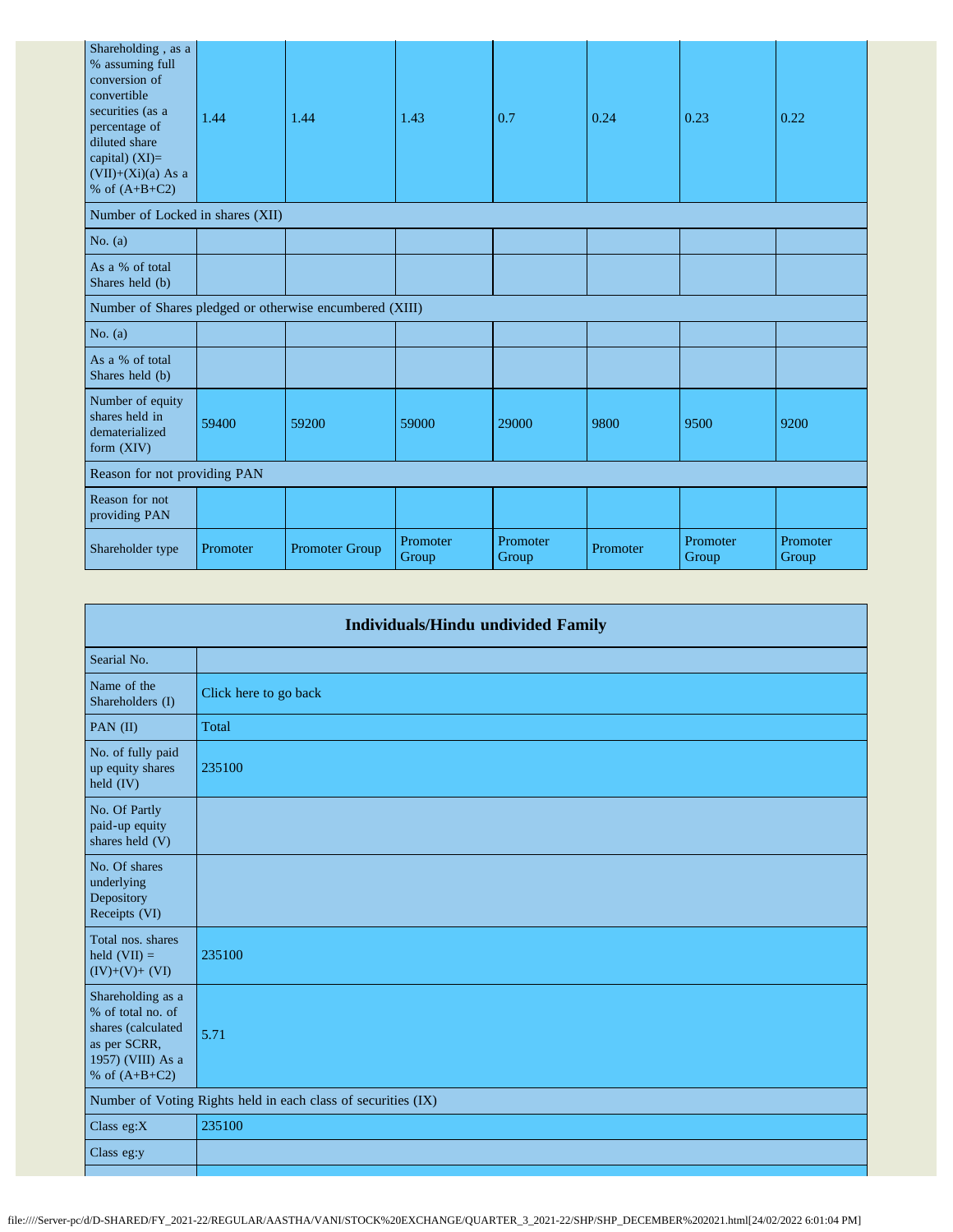| Total                                                                                                                                                                                    | 235100                                                  |
|------------------------------------------------------------------------------------------------------------------------------------------------------------------------------------------|---------------------------------------------------------|
| Total as a % of<br>Total Voting rights                                                                                                                                                   | 5.71                                                    |
| No. Of Shares<br>Underlying<br>Outstanding<br>convertible<br>securities (X)                                                                                                              |                                                         |
| No. of Shares<br>Underlying<br>Outstanding<br>Warrants (Xi)                                                                                                                              |                                                         |
| No. Of Shares<br>Underlying<br>Outstanding<br>convertible<br>securities and No.<br>Of Warrants (Xi)<br>(a)                                                                               |                                                         |
| Shareholding, as a<br>% assuming full<br>conversion of<br>convertible<br>securities (as a<br>percentage of<br>diluted share<br>capital) (XI)=<br>$(VII)+(Xi)(a)$ As a<br>% of $(A+B+C2)$ | 5.71                                                    |
| Number of Locked in shares (XII)                                                                                                                                                         |                                                         |
| No. $(a)$                                                                                                                                                                                |                                                         |
| As a % of total<br>Shares held (b)                                                                                                                                                       |                                                         |
|                                                                                                                                                                                          | Number of Shares pledged or otherwise encumbered (XIII) |
| No. $(a)$                                                                                                                                                                                |                                                         |
| As a % of total<br>Shares held (b)                                                                                                                                                       |                                                         |
| Number of equity<br>shares held in<br>dematerialized<br>form (XIV)                                                                                                                       | 235100                                                  |
| Reason for not providing PAN                                                                                                                                                             |                                                         |
| Reason for not<br>providing PAN                                                                                                                                                          |                                                         |
| Shareholder type                                                                                                                                                                         |                                                         |

| Individuals - ii. Individual shareholders holding nominal share capital in excess of Rs. 2 lakhs. |                               |                               |                                 |                               |                                 |                                                    |                              |  |
|---------------------------------------------------------------------------------------------------|-------------------------------|-------------------------------|---------------------------------|-------------------------------|---------------------------------|----------------------------------------------------|------------------------------|--|
| Searial No.                                                                                       |                               | ∠                             |                                 |                               |                                 | 6                                                  |                              |  |
| Name of the<br>Shareholders (I)                                                                   | <b>VISHAL</b><br><b>ABROL</b> | <b>HARMEET</b><br><b>GHAI</b> | <b>SATWANTI</b><br><b>BAJAJ</b> | <b>TARSEM</b><br><b>SINGH</b> | <b>JITENDER</b><br><b>KUMAR</b> | <b>CHINTAN</b><br><b>MUKESHBHAI</b><br><b>SHAH</b> | <b>VIJAY</b><br><b>KUMAR</b> |  |
| PAN $(II)$                                                                                        | AGAPA5607P                    | AGOPG7932M                    | AASPB41780                      | BOXPS7016N                    | AOGPK9865P                      | <b>BISPS2627G</b>                                  | AOGPK9864N                   |  |
| No. of fully paid<br>up equity shares<br>held $(IV)$                                              | 841977                        | 186800                        | 117950                          | 110000                        | 110000                          | 103780                                             | 100000                       |  |
| No. Of Partly                                                                                     |                               |                               |                                 |                               |                                 |                                                    |                              |  |

×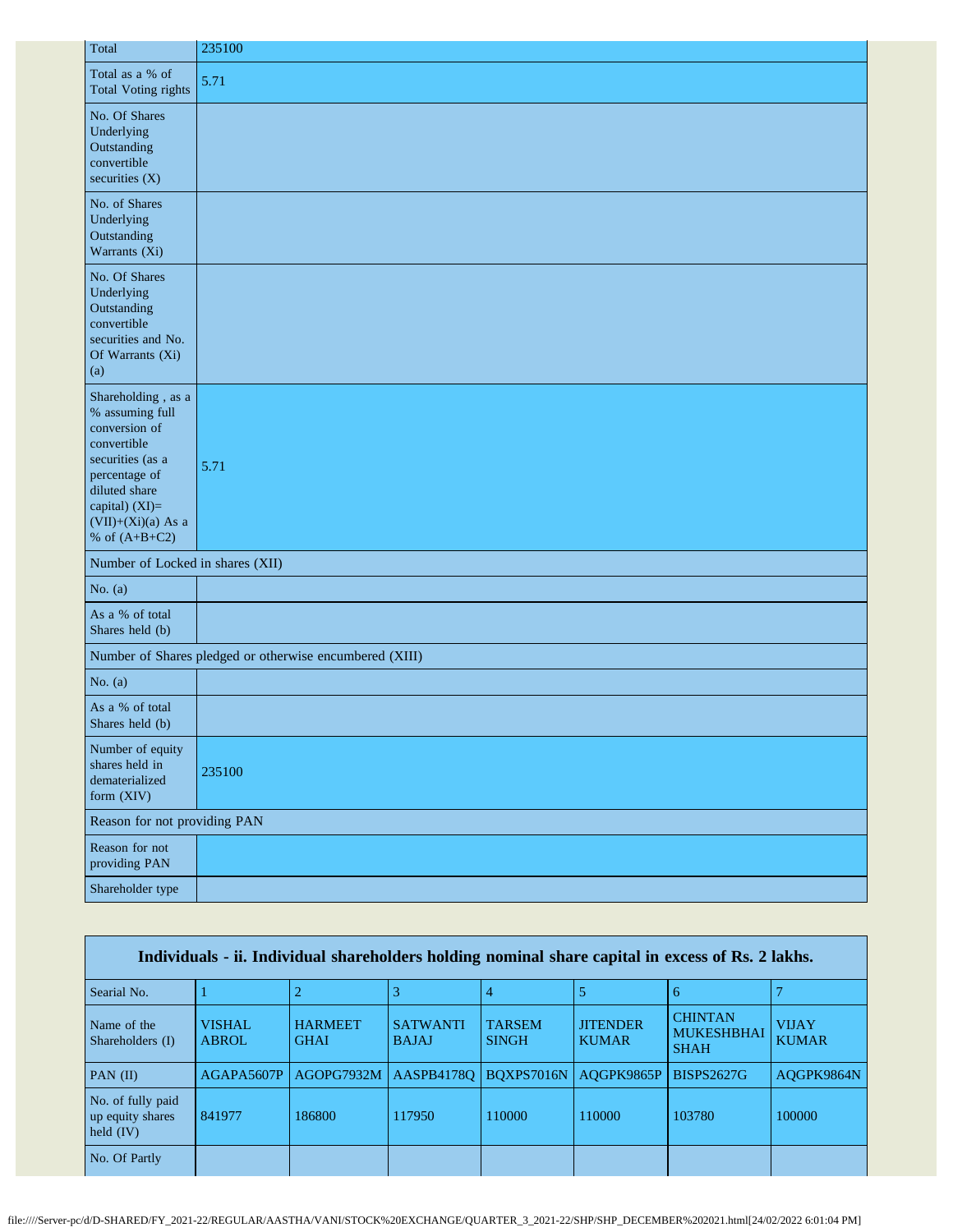| paid-up equity<br>shares held (V)                                                                                                                                                    |        |                  |        |        |        |        |        |  |
|--------------------------------------------------------------------------------------------------------------------------------------------------------------------------------------|--------|------------------|--------|--------|--------|--------|--------|--|
| No. Of shares<br>underlying<br>Depository<br>Receipts (VI)                                                                                                                           |        |                  |        |        |        |        |        |  |
| Total nos. shares<br>held $(VII) =$<br>$(IV)+(V)+(VI)$                                                                                                                               | 841977 | 186800           | 117950 | 110000 | 110000 | 103780 | 100000 |  |
| Shareholding as a<br>% of total no. of<br>shares (calculated<br>as per SCRR,<br>1957) (VIII) As a<br>% of $(A+B+C2)$                                                                 | 20.44  | 4.53             | 2.86   | 2.67   | 2.67   | 2.52   | 2.43   |  |
| Number of Voting Rights held in each class of securities (IX)                                                                                                                        |        |                  |        |        |        |        |        |  |
| Class eg: X                                                                                                                                                                          | 841977 | 186800           | 117950 | 110000 | 110000 | 103780 | 100000 |  |
| Class eg:y                                                                                                                                                                           |        |                  |        |        |        |        |        |  |
| Total                                                                                                                                                                                | 841977 | 186800           | 117950 | 110000 | 110000 | 103780 | 100000 |  |
| Total as a % of<br>Total Voting rights                                                                                                                                               | 20.44  | 4.53             | 2.86   | 2.67   | 2.67   | 2.52   | 2.43   |  |
| No. Of Shares<br>Underlying<br>Outstanding<br>convertible<br>securities (X)                                                                                                          |        |                  |        |        |        |        |        |  |
| No. of Shares<br>Underlying<br>Outstanding<br>Warrants (Xi)                                                                                                                          |        |                  |        |        |        |        |        |  |
| No. Of Shares<br>Underlying<br>Outstanding<br>convertible<br>securities and No.<br>Of Warrants (Xi)<br>(a)                                                                           |        |                  |        |        |        |        |        |  |
| Shareholding, as<br>a % assuming full<br>conversion of<br>convertible<br>securities (as a<br>percentage of<br>diluted share<br>capital) (XI)=<br>$(VII)+(X)$ As a %<br>of $(A+B+C2)$ | 20.44  | 4.53             | 2.86   | 2.67   | 2.67   | 2.52   | 2.43   |  |
| Number of Locked in shares (XII)                                                                                                                                                     |        |                  |        |        |        |        |        |  |
| No. $(a)$                                                                                                                                                                            |        |                  |        |        |        |        |        |  |
| As a % of total<br>Shares held (b)                                                                                                                                                   |        |                  |        |        |        |        |        |  |
| Number of equity<br>shares held in<br>dematerialized<br>form (XIV)                                                                                                                   | 841977 | $\boldsymbol{0}$ | 117950 | 110000 | 110000 | 103780 | 100000 |  |
| Reason for not providing PAN                                                                                                                                                         |        |                  |        |        |        |        |        |  |
| Reason for not<br>providing PAN                                                                                                                                                      |        |                  |        |        |        |        |        |  |

T.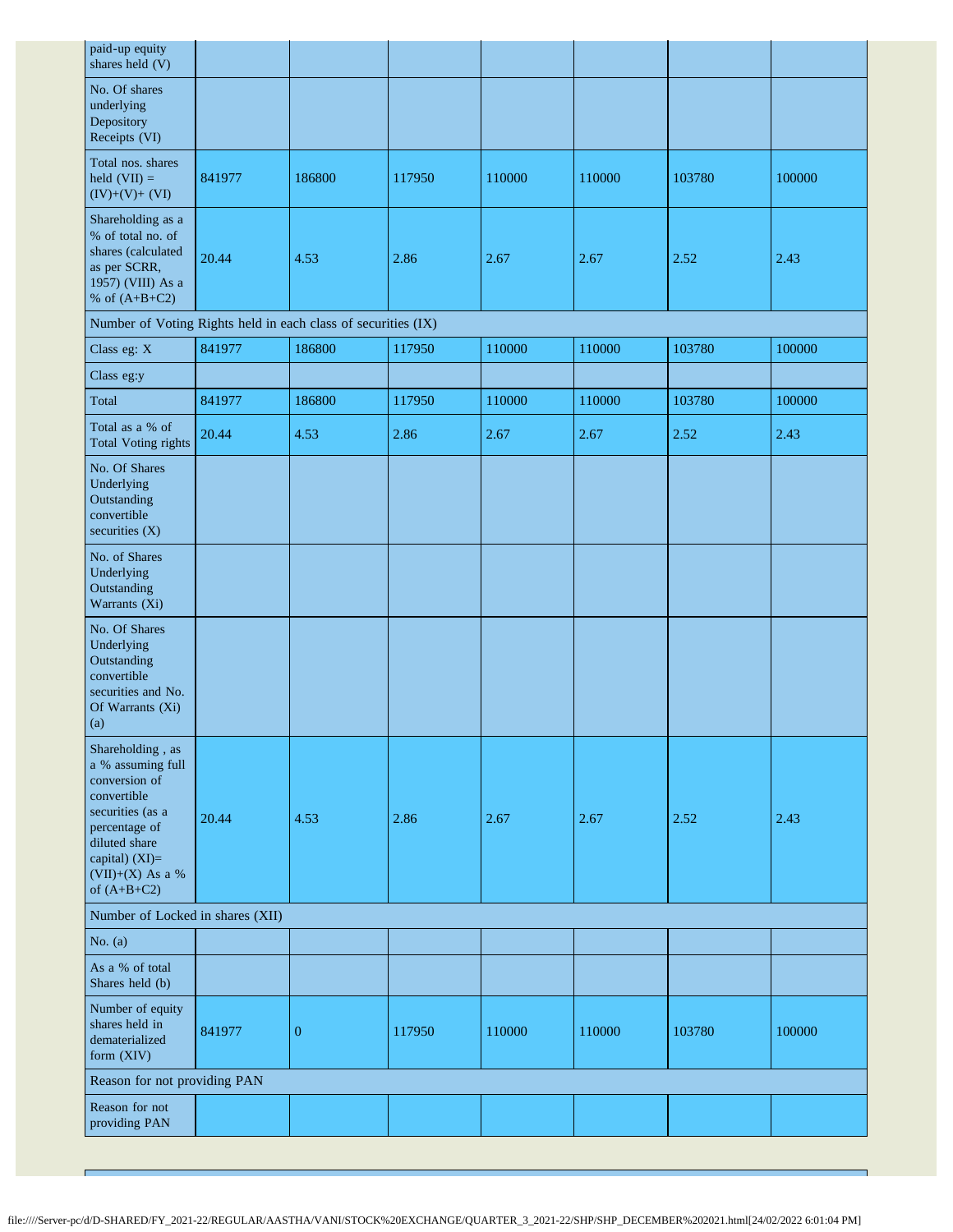| Individuals - ii. Individual shareholders holding nominal share capital in excess of Rs. 2 lakhs.                                                                                    |                                                |                                               |                               |                                 |                                |                               |                               |
|--------------------------------------------------------------------------------------------------------------------------------------------------------------------------------------|------------------------------------------------|-----------------------------------------------|-------------------------------|---------------------------------|--------------------------------|-------------------------------|-------------------------------|
| Searial No.                                                                                                                                                                          | $\bf 8$                                        | 9                                             | 10                            | 11                              | $12\,$                         | 13                            | 14                            |
| Name of the<br>Shareholders (I)                                                                                                                                                      | <b>HARDEEP</b><br><b>SINGH</b><br><b>WAHLA</b> | <b>HIRAL</b><br><b>CHINTAN</b><br><b>SHAH</b> | <b>MIHIR</b><br><b>CHAWLA</b> | <b>HIMANSHU</b><br><b>MEHRA</b> | <b>HERIKA</b><br><b>NARANG</b> | <b>GEETA</b><br><b>CHADHA</b> | <b>MANAN</b><br><b>NARANG</b> |
| PAN $(II)$                                                                                                                                                                           | AARPW7993D                                     | DKDPS2099F                                    | BUWPC5367B                    | ALDPM6877D                      | AHJPA5543N                     | AGGPC0379Q                    | ACJPN9853B                    |
| No. of fully paid<br>up equity shares<br>held (IV)                                                                                                                                   | 100000                                         | 98124                                         | 92759                         | 68800                           | 50000                          | 50000                         | 50000                         |
| No. Of Partly<br>paid-up equity<br>shares held (V)                                                                                                                                   |                                                |                                               |                               |                                 |                                |                               |                               |
| No. Of shares<br>underlying<br>Depository<br>Receipts (VI)                                                                                                                           |                                                |                                               |                               |                                 |                                |                               |                               |
| Total nos. shares<br>held $(VII) =$<br>$(IV)+(V)+(VI)$                                                                                                                               | 100000                                         | 98124                                         | 92759                         | 68800                           | 50000                          | 50000                         | 50000                         |
| Shareholding as a<br>% of total no. of<br>shares (calculated<br>as per SCRR,<br>1957) (VIII) As a<br>% of $(A+B+C2)$                                                                 | 2.43                                           | 2.38                                          | 2.25                          | 1.67                            | 1.21                           | 1.21                          | 1.21                          |
| Number of Voting Rights held in each class of securities (IX)                                                                                                                        |                                                |                                               |                               |                                 |                                |                               |                               |
| Class eg: X                                                                                                                                                                          | 100000                                         | 98124                                         | 92759                         | 68800                           | 50000                          | 50000                         | 50000                         |
| Class eg:y                                                                                                                                                                           |                                                |                                               |                               |                                 |                                |                               |                               |
| Total                                                                                                                                                                                | 100000                                         | 98124                                         | 92759                         | 68800                           | 50000                          | 50000                         | 50000                         |
| Total as a % of<br><b>Total Voting rights</b>                                                                                                                                        | 2.43                                           | 2.38                                          | 2.25                          | 1.67                            | 1.21                           | 1.21                          | 1.21                          |
| No. Of Shares<br>Underlying<br>Outstanding<br>convertible<br>securities $(X)$                                                                                                        |                                                |                                               |                               |                                 |                                |                               |                               |
| No. of Shares<br>Underlying<br>Outstanding<br>Warrants (Xi)                                                                                                                          |                                                |                                               |                               |                                 |                                |                               |                               |
| No. Of Shares<br>Underlying<br>Outstanding<br>convertible<br>securities and No.<br>Of Warrants (Xi)<br>(a)                                                                           |                                                |                                               |                               |                                 |                                |                               |                               |
| Shareholding, as a<br>% assuming full<br>conversion of<br>convertible<br>securities (as a<br>percentage of<br>diluted share<br>capital) $(XI)=$<br>(VII)+(X) As a %<br>of $(A+B+C2)$ | 2.43                                           | 2.38                                          | 2.25                          | 1.67                            | 1.21                           | 1.21                          | 1.21                          |
| Number of Locked in shares (XII)                                                                                                                                                     |                                                |                                               |                               |                                 |                                |                               |                               |
| No. $(a)$                                                                                                                                                                            |                                                |                                               |                               |                                 |                                |                               |                               |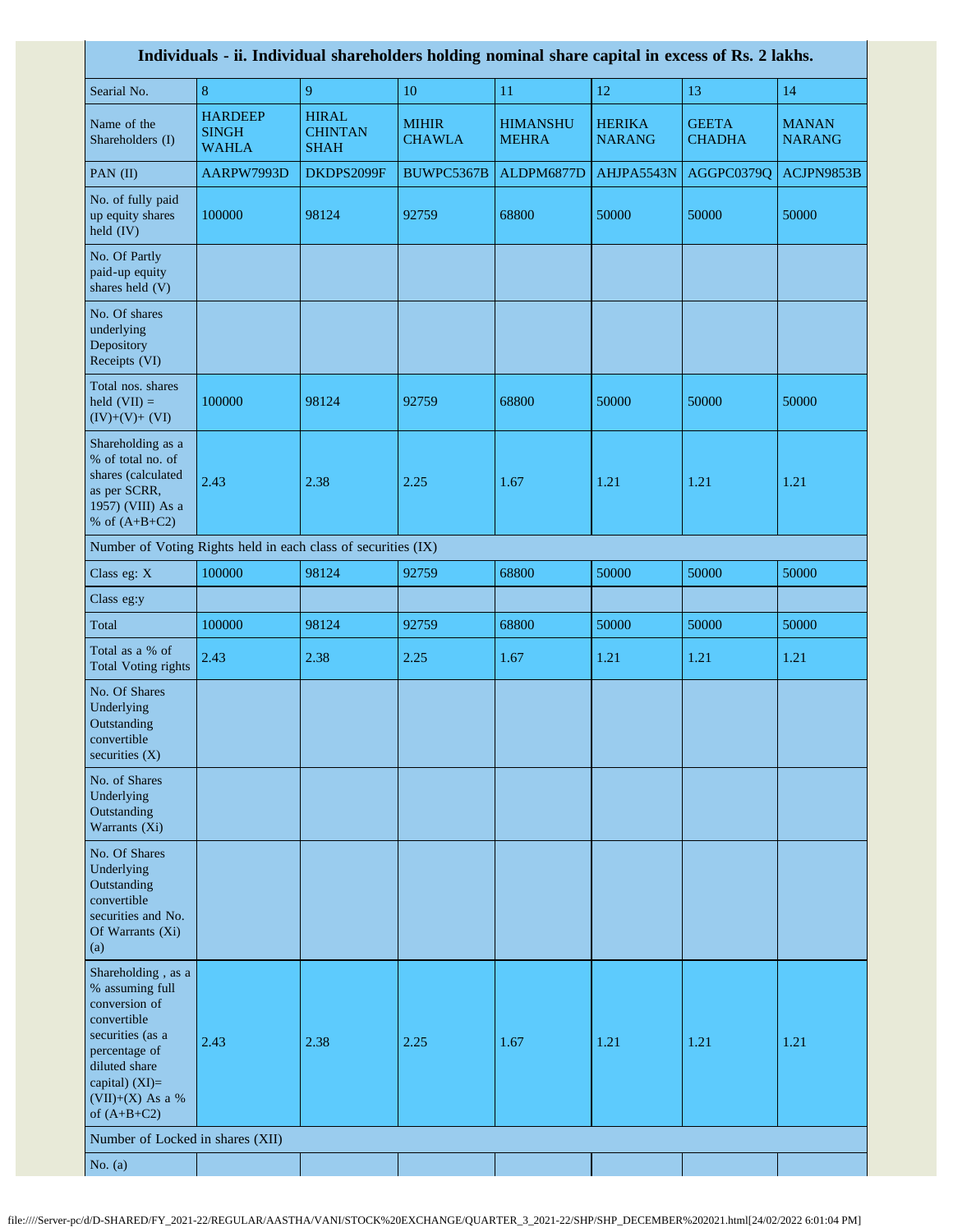| As a % of total<br>Shares held (b)                                   |        |       |       |       |       |       |       |
|----------------------------------------------------------------------|--------|-------|-------|-------|-------|-------|-------|
| Number of equity<br>shares held in<br>dematerialized<br>form $(XIV)$ | 100000 | 98124 | 92759 | 68800 | 50000 | 50000 | 50000 |
| Reason for not providing PAN                                         |        |       |       |       |       |       |       |
| Reason for not<br>providing PAN                                      |        |       |       |       |       |       |       |

| Individuals - ii. Individual shareholders holding nominal share capital in excess of Rs. 2 lakhs.                    |                               |                               |                         |                                 |                                        |                          |  |  |
|----------------------------------------------------------------------------------------------------------------------|-------------------------------|-------------------------------|-------------------------|---------------------------------|----------------------------------------|--------------------------|--|--|
| Searial No.                                                                                                          | 15                            | 16                            | 17                      | 18                              | 19                                     |                          |  |  |
| Name of the<br>Shareholders (I)                                                                                      | <b>MANSI</b><br><b>NARANG</b> | <b>RAJIV</b><br><b>CHADHA</b> | <b>Naveen</b><br>Narang | <b>SUMITRA</b><br><b>NARANG</b> | <b>SATISH CHANDER</b><br><b>NARANG</b> | Click here to go<br>back |  |  |
| PAN (II)                                                                                                             | ABTPN4637N                    | AAFPC2849C                    | AADPN0344D              | AADPN0343E                      | AAAPN0874H                             | Total                    |  |  |
| No. of fully paid<br>up equity shares<br>held (IV)                                                                   | 50000                         | 50000                         | 50000                   | 50000                           | 50000                                  | 2330190                  |  |  |
| No. Of Partly<br>paid-up equity<br>shares held (V)                                                                   |                               |                               |                         |                                 |                                        |                          |  |  |
| No. Of shares<br>underlying<br>Depository<br>Receipts (VI)                                                           |                               |                               |                         |                                 |                                        |                          |  |  |
| Total nos. shares<br>held $(VII) =$<br>$(IV)+(V)+(VI)$                                                               | 50000                         | 50000                         | 50000                   | 50000                           | 50000                                  | 2330190                  |  |  |
| Shareholding as a<br>% of total no. of<br>shares (calculated<br>as per SCRR,<br>1957) (VIII) As a<br>% of $(A+B+C2)$ | 1.21                          | 1.21                          | 1.21                    | 1.21                            | 1.21                                   | 56.56                    |  |  |
| Number of Voting Rights held in each class of securities (IX)                                                        |                               |                               |                         |                                 |                                        |                          |  |  |
| Class eg: X                                                                                                          | 50000                         | 50000                         | 50000                   | 50000                           | 50000                                  | 2330190                  |  |  |
| Class eg:y                                                                                                           |                               |                               |                         |                                 |                                        |                          |  |  |
| Total                                                                                                                | 50000                         | 50000                         | 50000                   | 50000                           | 50000                                  | 2330190                  |  |  |
| Total as a % of<br><b>Total Voting rights</b>                                                                        | 1.21                          | 1.21                          | 1.21                    | 1.21                            | 1.21                                   | 56.56                    |  |  |
| No. Of Shares<br>Underlying<br>Outstanding<br>convertible<br>securities $(X)$                                        |                               |                               |                         |                                 |                                        |                          |  |  |
| No. of Shares<br>Underlying<br>Outstanding<br>Warrants (Xi)                                                          |                               |                               |                         |                                 |                                        |                          |  |  |
| No. Of Shares<br>Underlying<br>Outstanding<br>convertible<br>securities and No.<br>Of Warrants (Xi)<br>(a)           |                               |                               |                         |                                 |                                        |                          |  |  |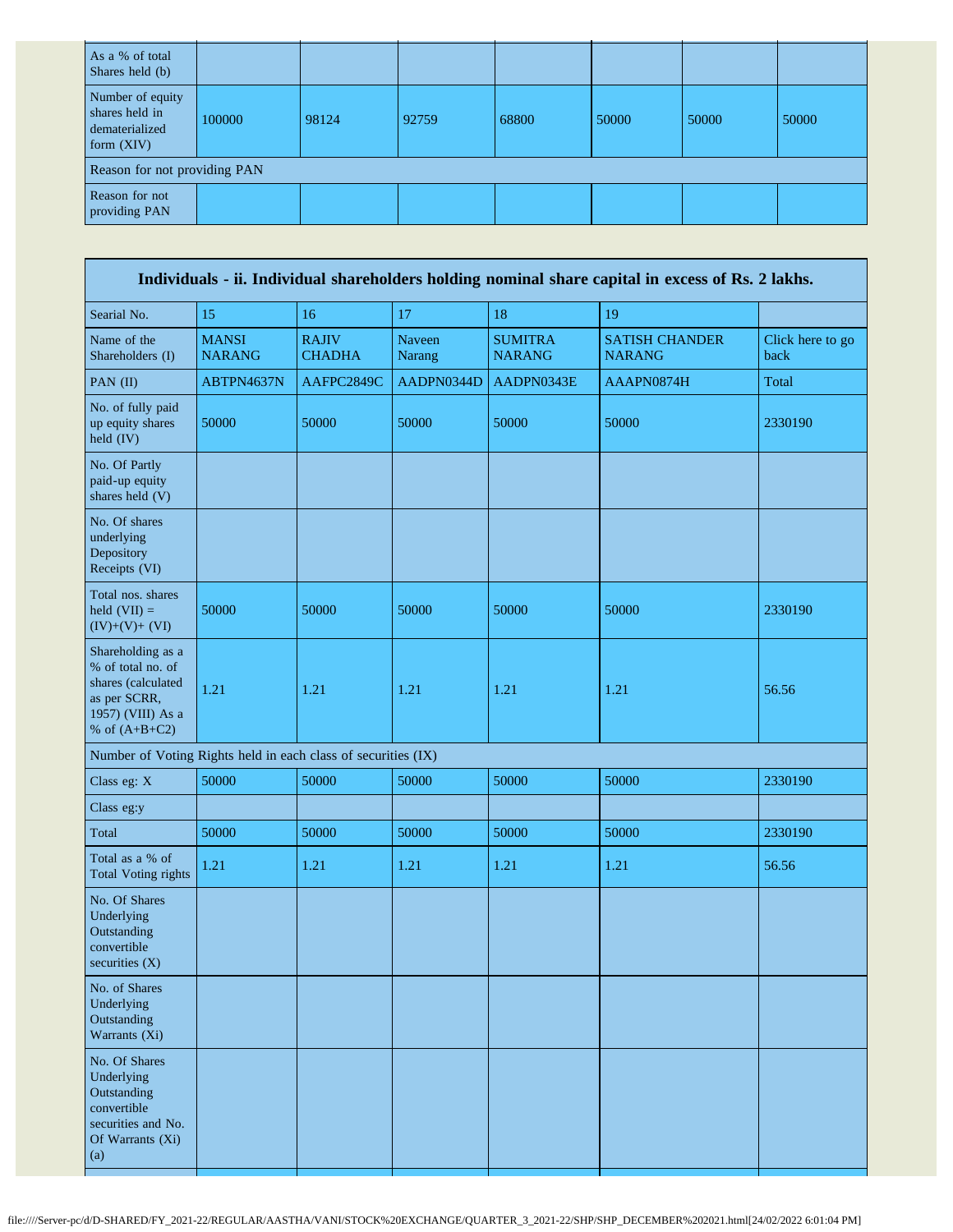| Shareholding, as a<br>% assuming full<br>conversion of<br>convertible<br>securities (as a<br>percentage of<br>diluted share<br>capital) $(XI)=$<br>$(VII)+(X)$ As a %<br>of $(A+B+C2)$ | 1.21  | 1.21  | 1.21  | 1.21  | 1.21  | 56.56   |  |  |
|----------------------------------------------------------------------------------------------------------------------------------------------------------------------------------------|-------|-------|-------|-------|-------|---------|--|--|
| Number of Locked in shares (XII)                                                                                                                                                       |       |       |       |       |       |         |  |  |
| No. $(a)$                                                                                                                                                                              |       |       |       |       |       |         |  |  |
| As a % of total<br>Shares held (b)                                                                                                                                                     |       |       |       |       |       |         |  |  |
| Number of equity<br>shares held in<br>dematerialized<br>form $(XIV)$                                                                                                                   | 50000 | 50000 | 50000 | 50000 | 50000 | 2143390 |  |  |
| Reason for not providing PAN                                                                                                                                                           |       |       |       |       |       |         |  |  |
| Reason for not<br>providing PAN                                                                                                                                                        |       |       |       |       |       |         |  |  |

| Any Other (specify)                                                                                                  |                                                               |                |                         |                       |  |  |  |  |
|----------------------------------------------------------------------------------------------------------------------|---------------------------------------------------------------|----------------|-------------------------|-----------------------|--|--|--|--|
| Searial No.                                                                                                          | 1                                                             | $\overline{c}$ | 3                       |                       |  |  |  |  |
| Category                                                                                                             | <b>Bodies Corporate</b>                                       | <b>HUF</b>     | <b>Clearing Members</b> |                       |  |  |  |  |
| Category / More<br>than 1 percentage                                                                                 | Category                                                      | Category       | Category                |                       |  |  |  |  |
| Name of the<br>Shareholders (I)                                                                                      |                                                               |                |                         | Click here to go back |  |  |  |  |
| PAN (II)                                                                                                             |                                                               |                |                         | Total                 |  |  |  |  |
| No. of the<br>Shareholders (I)                                                                                       | 9                                                             | 12             | $\overline{2}$          | 23                    |  |  |  |  |
| No. of fully paid<br>up equity shares<br>$held$ (IV)                                                                 | 445096                                                        | 407658         | 3408                    | 856162                |  |  |  |  |
| No. Of Partly<br>paid-up equity<br>shares held (V)                                                                   |                                                               |                |                         |                       |  |  |  |  |
| No. Of shares<br>underlying<br>Depository<br>Receipts (VI)                                                           |                                                               |                |                         |                       |  |  |  |  |
| Total nos. shares<br>held $(VII) =$<br>$(IV)+(V)+(VI)$                                                               | 445096                                                        | 407658         | 3408                    | 856162                |  |  |  |  |
| Shareholding as a<br>% of total no. of<br>shares (calculated<br>as per SCRR,<br>1957) (VIII) As a<br>% of $(A+B+C2)$ | 10.8                                                          | 9.9            | 0.08                    | 20.78                 |  |  |  |  |
|                                                                                                                      | Number of Voting Rights held in each class of securities (IX) |                |                         |                       |  |  |  |  |
| Class eg: X                                                                                                          | 445096                                                        | 407658         | 3408                    | 856162                |  |  |  |  |
| Class eg:y                                                                                                           |                                                               |                |                         |                       |  |  |  |  |
| Total                                                                                                                | 445096                                                        | 407658         | 3408                    | 856162                |  |  |  |  |
|                                                                                                                      |                                                               |                |                         |                       |  |  |  |  |